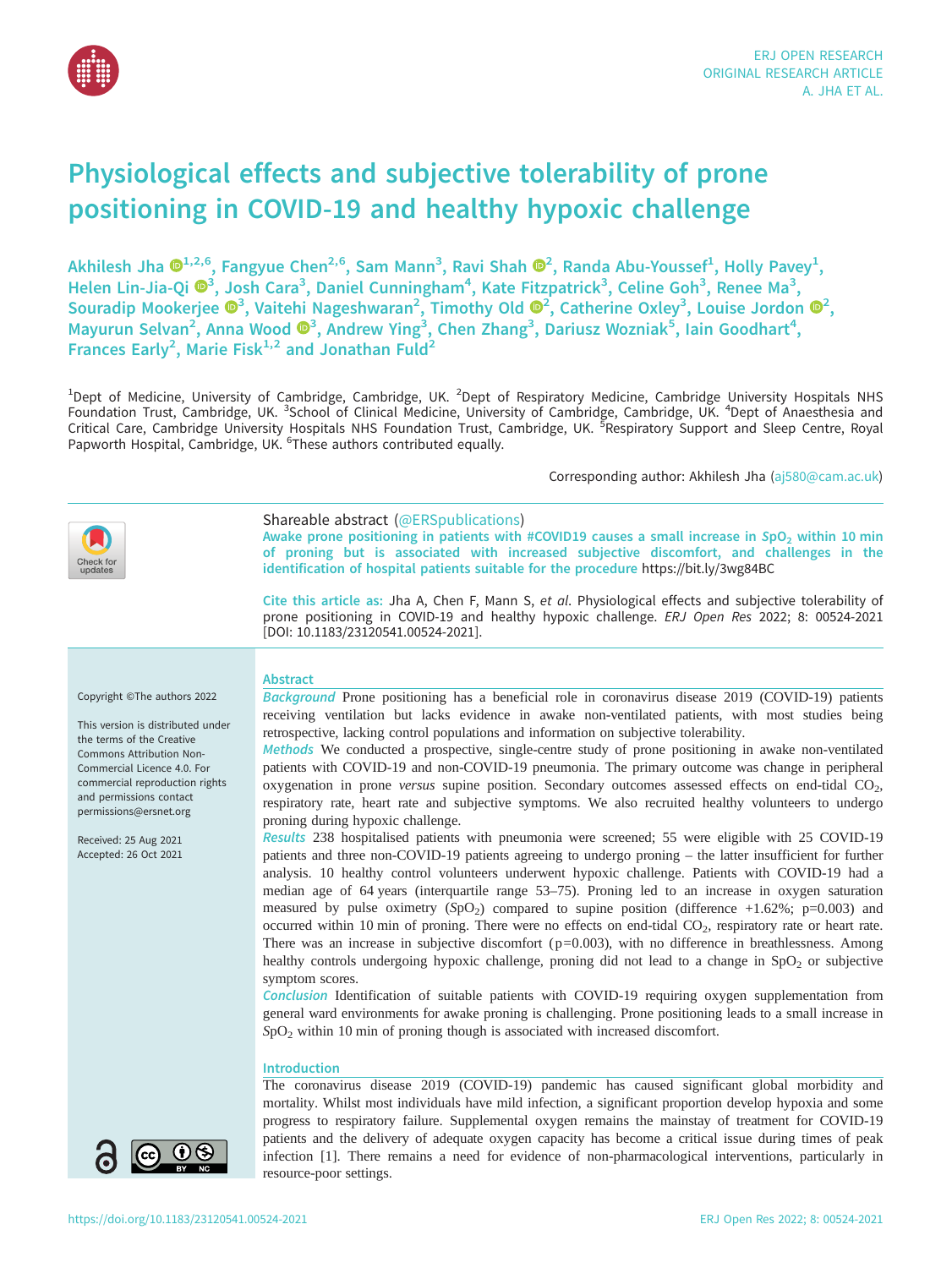Prone positioning is considered standard care in patients with severe acute respiratory distress syndrome (ARDS) by increasing the arterial partial pressure of oxygen (PaO<sub>2</sub>)/inspiratory oxygen fraction (FiO<sub>2</sub>) (PF) ratio and reducing mortality [[2](#page-10-0)]. Physiologically, proning is thought to reduce atelectasis of dorsal lung regions, improve ventilation–perfusion mismatch, and reduce compression from the abdominal cavity and the mediastinum. Mortality benefit from proning has also been linked with a decreased risk of ventilator-induced lung injury [[3](#page-10-0)].

In the setting of patients with non-COVID-19-related respiratory failure receiving noninvasive ventilation, a few small retrospective case studies suggest potential beneficial effects of awake prone positioning, with improved oxygenation and a reduced rate of intubation [\[4](#page-10-0)–[6\]](#page-10-0). In awake patients with COVID-19 pneumonia, studies have shown a beneficial effect of proning on oxygenation [[7](#page-10-0)]. However, most studies are limited by their retrospective nature, include minimal time-points for physiological assessment, lack data on the tolerability of the procedure and are focused on patients receiving ventilatory support (noninvasive ventilation, continuous positive airway pressure and high-flow nasal oxygen) [\[8, 9](#page-10-0)]. Despite this proning has been recommended by guidelines in conscious COVID-19 patients requiring supplemental oxygen only [\[10\]](#page-10-0).

Therefore, our study aimed firstly to determine the proportion of hypoxic patients with pneumonia eligible for proning; secondly to assess the physiological effects of proning on this milder group of awake patients with pneumonia requiring only supplemental oxygen without ventilatory support (representing the majority of hospitalised patients with COVID-19); and thirdly to assess the tolerability of proning by assessing the subjective experience of those who underwent the procedure.

#### Methods

## Study design and participants

We conducted a prospective study to comprehensively investigate the detailed physiological effects and subjective tolerability of proning in awake, spontaneously breathing, non-ventilated hypoxaemic patients with and without COVID-19 pneumonia, who were recruited from a general hospital ward environment. We also recruited healthy volunteer controls to undergo proning during hypoxic challenge. The rationale for this latter group was to specifically test the hypothesis that parenchymal consolidation (rather than hypoxia alone) was required to observe the effects of proning on physiological parameters. Furthermore, this group acted as a control comparator group to assess the impact of proning on the subjective tolerability of the procedure.

This single-centre study was conducted at Cambridge University Hospitals NHS Foundation Trust, UK, a large acute medicine hospital in the East of England. This study was funded by support from the Addenbrooke's Charitable Trust and received favourable Ethics Committee opinion from the Health Research Authority Southwest – Cornwall & Plymouth Research Ethics Committee (20/SW/0097) and registered with ClinicalTrials.gov (NCT04589936). All participants provided written consent.

Patients were recruited from general medical wards from September 3, 2020 to February 23, 2021. Inclusion criteria were predominantly based on the United Kingdom Intensive Care Society (ICS) guidance for prone positioning of the conscious COVID-19 patient [\[10](#page-10-0)], including patients with:  $FiO<sub>2</sub> \ge 0.24$ requiring basic respiratory support (supplemental oxygen via face mask or nasal cannula) to achieve their clinical target oxygen saturation measured by pulse oximetry  $(SpO<sub>2</sub>)$  (e.g.  $SpO<sub>2</sub> 92–96$ %); confirmed COVID-19 (by nasal swab PCR test) or non-COVID pneumonia with confirmed radiological changes; able to provide informed consent, communicate and cooperate with the procedure; could rotate and adjust position independently and had no anticipated airway issues. The exclusion criteria included those with signs of respiratory distress; haemodynamic instability; unstable spinal injury or recent abdominal surgery; pregnancy; morbid obesity; neurological issues; facial injury; gastrointestinal issues such as vomiting; and any other clinical reason which may preclude entry in the opinion of the investigator.

Inclusion criteria for healthy volunteers in the hypoxic challenge sub-study were those without respiratory illness, able to cooperate with the procedure and could rotate and adjust position independently.

Electronic health records were used to collect data on demographics, anthropometrics, baseline arterial blood gas measurement if taken on admission, white cell count (WCC) and C-reactive protein (CRP) taken at a time closest to proning, COVID-19 nasal swab PCR test status, radiographic severity score from chest radiograph [\[11](#page-10-0)], concomitant medications for COVID-19, comorbidities and smoking status.

## **Procedures**

Participants were asked to proceed through a cycle of position changes: starting in the supine position for 15 min, followed by lateral position on either side for 15 min, then prone position aiming for at least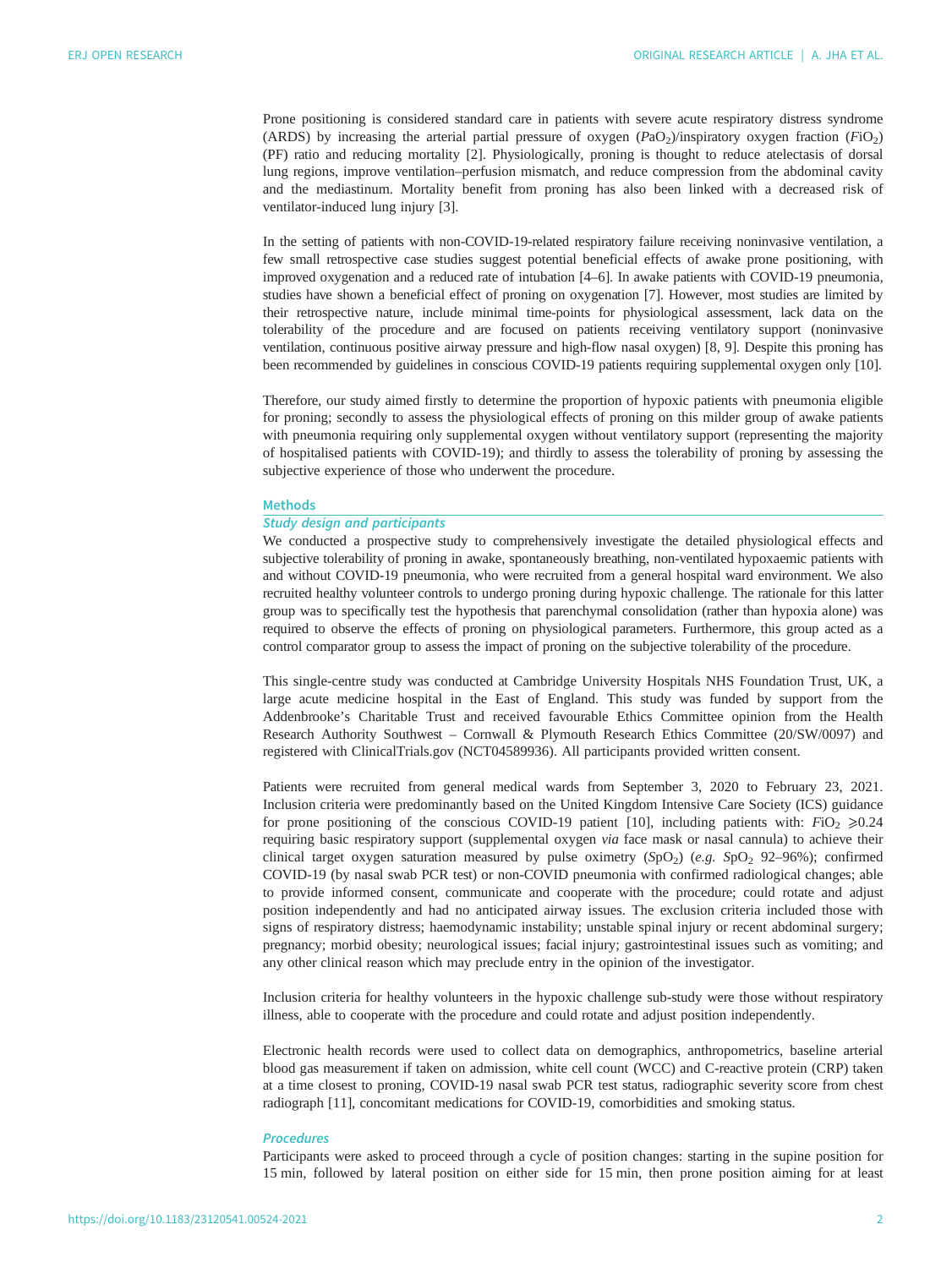30 min, ending with resupination. Prompts were provided by a member of the investigator team to ensure participants change position at the appropriate time. Proning was discontinued if participants were unable to tolerate the position, or due to any other clinical concerns.

Hypoxic challenge is a safe and tolerable procedure used to assess the suitability of adults with respiratory disease for flying at altitude [\[12](#page-10-0)]. We wished to assess the effects of proning in healthy volunteers without lung parenchymal disease undergoing hypoxic challenge. This involved delivery of 100% nitrogen through a 40% Venturi mask, which mixed with room air within the mask resulting in an  $FiO<sub>2</sub>$  of 0.15. Hypoxic challenge would be stopped if  $SpO<sub>2</sub>$  fell below 85% or if participants could not tolerate the procedure.

All participants (COVID-19 pneumonia, non-COVID-19 pneumonia and healthy individuals) were fitted with a Masimo monitoring device (Masimo, Irvine, CA, USA) that enabled continuous monitoring of  $SpO<sub>2</sub>$ , end-tidal  $CO<sub>2</sub>$ , heart rate and respiratory rate.

A questionnaire with a modified visual analogue scale (VAS) and free-form questions was designed to evaluate the participant's experience during the procedure [\[13](#page-10-0)]. After 10–15 min in each position, the participant was asked to rate their subjective breathlessness and discomfort, with each question displayed on a 0–10 VAS. Higher rates signified increased breathlessness and discomfort. VAS scores at all positions were compared with score at the initial supine position for each participant. Free-form questions included how the participant felt in each position, investigators' observation of the participant, factors that may facilitate or impede the ability to lie in the position, and changes felt during the position.

#### Study outcomes

The primary outcome of the study was the change in peripheral oxygenation saturation with a fixed fraction of inspired oxygen  $(FiO<sub>2</sub>)$  in the prone position versus supine position.

The secondary outcomes included assessment of the effects of prone position versus supine or lateral position on other physiological parameters including end-tidal CO<sub>2</sub>, respiratory rate and heart rate. The subjective experience of participants undergoing prone positioning was assessed using VAS of the degree of breathlessness and discomfort in each position compared with the VAS at the initial supine position, and free text question responses were also collated.

#### Statistical analysis

An estimation of sample size required to determine the effect of proning was calculated using a Wilcoxon signed-rank test, estimating an effect size of change in  $PaO<sub>2</sub>$  of 6.6 mmHg based on published data [[14\]](#page-10-0). Although SpO<sub>2</sub> rather than  $PaO<sub>2</sub>$  was used for this study, similar changes in outcome measures can be anticipated. A sample size of 28 for COVID-19 and non-COVID-19 pneumonia participants was deemed suitable, with a two-sided significance level of 0.05, power of 0.8, allowing for a 10% dropout rate. The hypoxic challenge study was not formally powered but aimed to recruit 10 volunteers as a pragmatic number of control participants.

A linear mixed effect regression was used to model the effect of position on the various outcome variables as it allows for correlation between the repeated measures across individuals. Position was included as a fixed effect and the interaction between the individual and their position was included as a random effect.

A further linear mixed effect model was produced as part of a post hoc sensitivity analysis. The  $SpO<sub>2</sub>$  in each position was measured every 2 s, and for each individual, summarised to a single value (median) and used as the outcome measurement. A multiple regression model was created to analyse which variables influence the magnitude of the  $SpO<sub>2</sub>$  change associated with proning.

In order to provide insight into whether a longer duration of proning might improve  $SpO<sub>2</sub>$ , the median  $SpO<sub>2</sub>$  in the last 60 s of the prone position was compared to the median  $SpO<sub>2</sub>$  for the entire prone position using a paired two sample t-test.

The VAS data were analysed using Friedman test with Dunn's multiple comparison.

Analysis and figures were produced using R and the following packages: tidyverse, lmerTest, and tableone, and GraphPad Prism 9.1.0 for Windows (San Diego, CA, USA).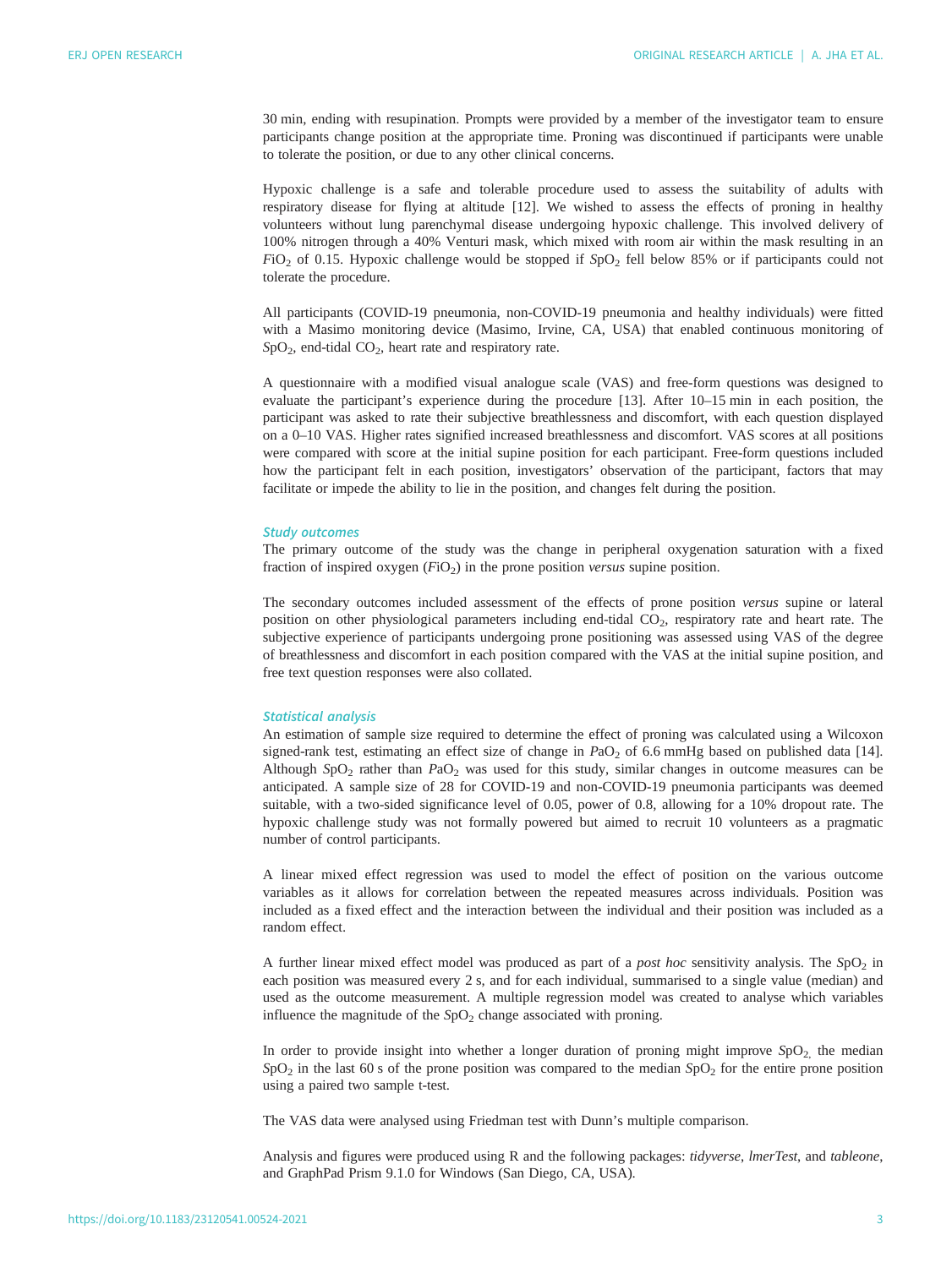## Results

## **Screening**

Electronic health records of 390 patients admitted for a respiratory illness were screened (figure 1). 238 patients were hospitalised for pneumonia: 191 due to COVID-19 and 47 without COVID-19 pneumonia. 142 (74.3%) COVID-19 patients and 41 (87.2%) non-COVID-19 pneumonia patients had one or more exclusion criteria, with the main reason being psychiatric or cognitive issues (25.4% of COVID-19 patients and 29.3% of non-COVID-19 patients).



FIGURE 1 Summary flowchart of study recruitment.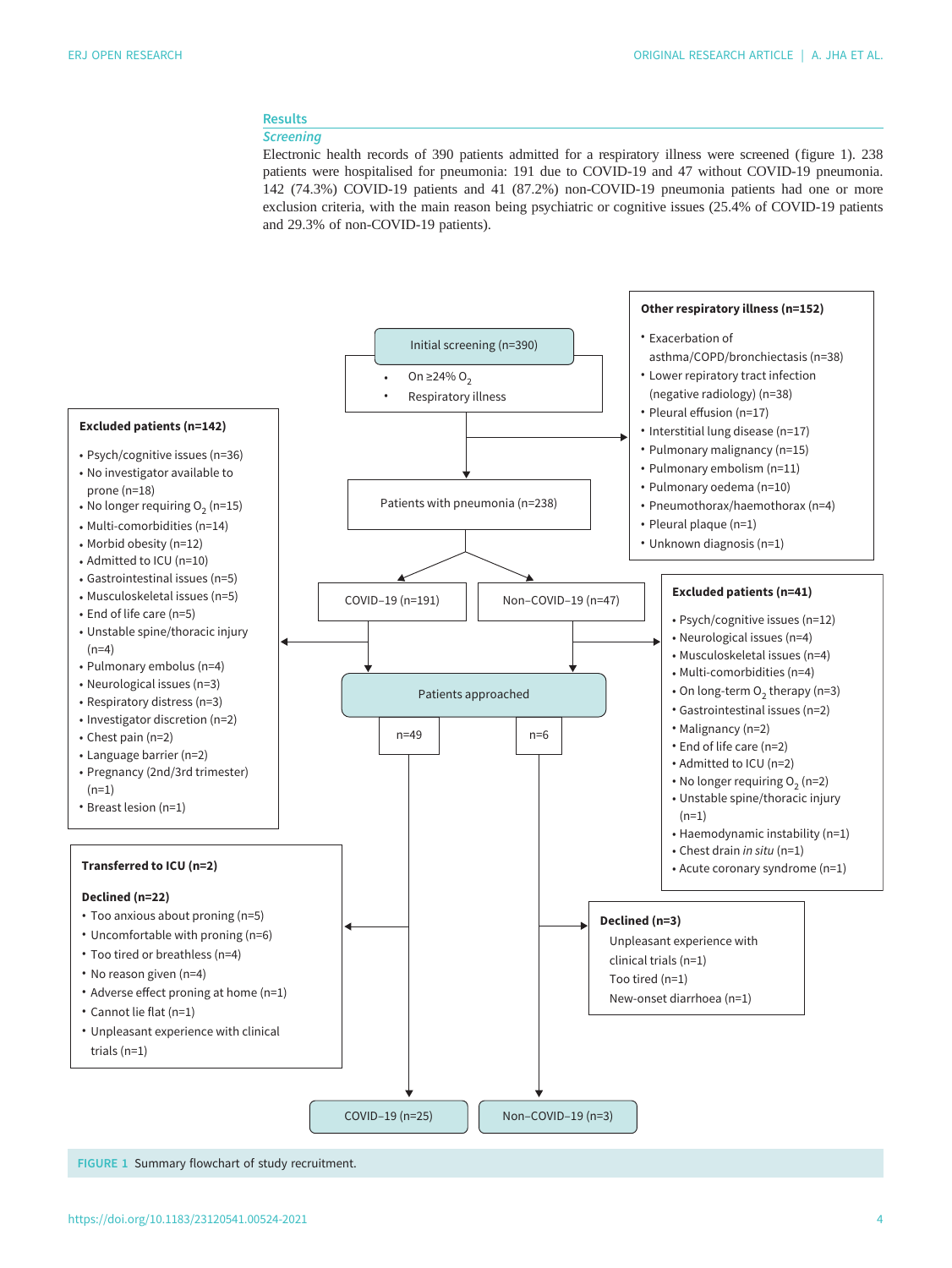49 COVID-19 patients and six non-COVID-19 pneumonia patients were approached, of which the study procedure was performed on 25 COVID-19 patients and three non-COVID-19 pneumonia patients. The main reason for COVID-19 patients declining to participate in the trial was due to anxiety about proning (22.7%) or feeling too tired or breathless to even attempt the procedure (18.2%). Eleven healthy volunteers were recruited to undergo hypoxic challenge and body positioning changes, of which 10 participants were analysed. Continuous monitoring data from one COVID-19 participant and one healthy volunteer were lost due to technical issues. Non-COVID pneumonia cases were not analysed due to insufficient numbers.

## COVID-19 cohort

The detailed characteristics of the study population are shown in [table 1](#page-5-0). Participants with COVID-19 had a median (IQR) age of 64 (53–75) years. Eighteen (72%) participants were male, and the median body mass index (BMI) was 28.5 (25.7–31.4) kg·m<sup>-2</sup>. 10 (40%) were ex-smokers and one (4%) a current smoker at the time of the study. Common comorbidities included hypertension (32%), asthma (20%), Type II diabetes mellitus (16%) and ischaemic heart disease (12%). Median  $FiO<sub>2</sub>$  at proning was 0.32 (0.28– 0.36). Baseline blood gases showed a median  $PaO<sub>2</sub>$  of 8.00 (7.83–9.03) kPa and arterial partial pressure of carbon dioxide of 4.50 (3.98–4.60) kPa. Participants had a median WCC of 7.9 (6.0–11.1) ×10<sup>9</sup>·L<sup>-1</sup> and median CRP of 77 (44–141) mg⋅L<sup>-1</sup>. Participants were admitted to hospital a median of 9 (3–11) days after symptom onset and underwent proning a median of  $2(1-3)$  days after admission. The median radiographic severity score was 5 (4–7). All patients were treated with dexamethasone, 10 (40%) were treated with dexamethasone without additional COVID-19 therapy and 15 (60%) trialled various additional therapeutic regimens. Regarding clinical outcomes, one patient (4%) required intubation, one patient (4%) required noninvasive ventilation, one patient (4%) died, 24 patients (96%) were discharged and median time from proning to discharge was 7 days (IQR 4–10.5 days).

## Effect of position on  $SpO<sub>2</sub>$

Patients were instructed to remain in the prone position for at least 30 min if possible. 16 out of 25 patients were able to prone for at least 30 min with a range of  $10-60$  min. The median  $SpO<sub>2</sub>$  in the prone position was significantly higher than in the initial supine position (94.74% prone (standard error 0.38), 93.12% supine (0.53), difference +1.62%; p=0.003, [figure 2a](#page-7-0), [supplementary table S1\)](http://openres.ersjournals.com/lookup/doi/10.1183/23120541.00524-2021.figures-only#fig-data-supplementary-materials). SpO<sub>2</sub> in lateral and resupination positions did not differ from initial supination. A post hoc sensitivity analysis was also performed using a single median  $SpO<sub>2</sub>$  (as opposed to using multiple raw data points) for each position in each individual [\(supplementary table S2](http://openres.ersjournals.com/lookup/doi/10.1183/23120541.00524-2021.figures-only#fig-data-supplementary-materials)), which did not differ from the results of the full mixed effect model.

Improvement in  $SpO<sub>2</sub>$  occurred within 10 min of proning and was sustained for the duration of the proning position ([figure 2c](#page-7-0)). The  $SpO<sub>2</sub>$  at the end of the proning position (median of the last 60 s) was not significantly different from the median prone  $SpO<sub>2</sub>$  (95% versus 95%; p=0.93).

The majority of participants showed an improvement in oxygenation in the prone position, which was not maintained upon resupination [\(supplementary figures S1 and S2](http://openres.ersjournals.com/lookup/doi/10.1183/23120541.00524-2021.figures-only#fig-data-supplementary-materials)). There was no change to these results when considering only those  $(n=16)$  who were in the prone position for at least 30 min [\(supplementary](http://openres.ersjournals.com/lookup/doi/10.1183/23120541.00524-2021.figures-only#fig-data-supplementary-materials) [table S3\)](http://openres.ersjournals.com/lookup/doi/10.1183/23120541.00524-2021.figures-only#fig-data-supplementary-materials). There was no effect of body position on respiratory rate, end-tidal  $CO<sub>2</sub>$  nor heart rate in COVID-19 participants or healthy volunteers ([supplementary figures S3 and S4, supplementary tables S4](http://openres.ersjournals.com/lookup/doi/10.1183/23120541.00524-2021.figures-only#fig-data-supplementary-materials) [and S5\)](http://openres.ersjournals.com/lookup/doi/10.1183/23120541.00524-2021.figures-only#fig-data-supplementary-materials).

### Healthy volunteers

For healthy volunteers, the median age was 35 (22.5–44) years. Two (20%) participants were male, the median BMI was 23.9 (22.8–25.9) and only one (10%) participant was an ex-smoker. There was no significant difference in  $SpO<sub>2</sub>$  between positions [\(figure 2b](#page-7-0) and [supplementary table S6\)](http://openres.ersjournals.com/lookup/doi/10.1183/23120541.00524-2021.figures-only#fig-data-supplementary-materials), and  $SpO<sub>2</sub>$ remained constant over 30 min in the prone position ([figure 2d](#page-7-0)).

## Predictors of  $SpO<sub>2</sub>$  improvement

We produced a linear model to assess whether selected clinical variables are able to predict the magnitude of the  $SpO<sub>2</sub>$  change from the supine to prone position. We found that a lower baseline  $SpO<sub>2</sub>$  was predictive of a greater improvement in  $SpO<sub>2</sub>$  with proning ( $p=0.003$ ). Older patients had a smaller improvement with proning ( $p=0.013$ ). Other variables (BMI, radiographic severity score and  $FiO<sub>2</sub>$  at time of proning) had no significant predictive effect on the size of  $SpO<sub>2</sub>$  improvement upon proning [\(supplementary table S7\)](http://openres.ersjournals.com/lookup/doi/10.1183/23120541.00524-2021.figures-only#fig-data-supplementary-materials).

#### Tolerability and subjective experience of prone positioning

COVID-19 patients experienced a significant increase in discomfort in both lateral (median score 3 (IQR 1.5–4.5, p=0.035)) and prone (median score 4 (IQR 2.5–5.0, p=0.003)) positions, compared with initial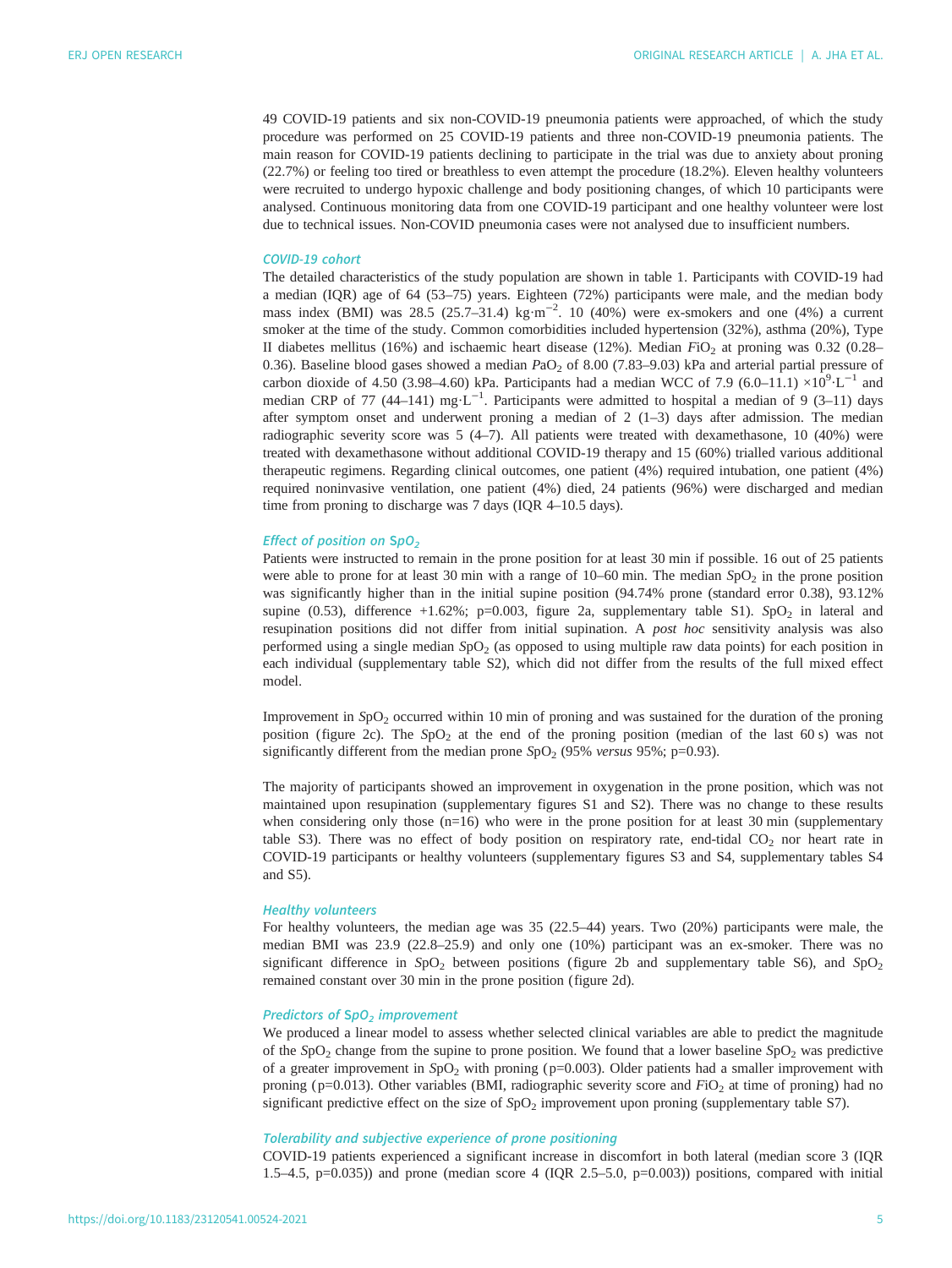<span id="page-5-0"></span>

|                                           | Patients with COVID-19      | <b>Healthy volunteers</b> |
|-------------------------------------------|-----------------------------|---------------------------|
| Subjects n                                | 25                          | 10                        |
| <b>Baseline demographics</b>              |                             |                           |
| Age years                                 | 64.0 (53.0-75.0)            | 35.0 (22.5-44.0)          |
| Sex                                       |                             |                           |
| Female                                    | 7(28.0)                     | 8(80.0)                   |
| Male                                      | 18 (72.0)                   | 2(20.0)                   |
| BMI $kg·m-2$                              | 28.50 (25.70-31.40)         | 23.86 (22.77-25.89)       |
| <b>Smoking history</b>                    |                             |                           |
| Current smoker                            | 1(4.0)                      | 0                         |
| Ex-smoker                                 | 9(36.0)                     | 1(10.0)                   |
| Patients with COVID-19 (n=25)             |                             |                           |
| <b>Baseline clinical variables</b>        |                             |                           |
| $FIO2$ at proning                         | $0.32$ (0.28-0.36)          |                           |
| <b>ABG</b>                                | $n=10$                      |                           |
| pH                                        | 7.43 (7.40-7.47)            |                           |
| $PaO2$ kPa                                | 8.00 (7.83-9.03)            |                           |
| PaCO <sub>2</sub> kPa                     | 4.50 (3.98-4.60)            |                           |
| Lactate mmol $L^{-1}$<br>FiO <sub>2</sub> | $1.70(1.50 - 2.10)$         |                           |
| Inflammatory markers                      | $0.28(0.22 - 0.33)$         |                           |
| $WCC (109·L-1)$                           | $n=25$<br>7.90 (6.00-11.10) |                           |
| CRP $mg \cdot L^{-1}$                     | 77.00 (40.00-141.00)        |                           |
| COVID-19 status                           |                             |                           |
| SARS-CoV-2 PCR positive                   | $n=25$                      |                           |
| Symptom onset to admission (days)         | $9.0(3.0-11.0)$             |                           |
| Admission to prone (days)                 | $2.0(1.0-3.0)$              |                           |
| Radiographic severity score               | $5(4-7)$                    |                           |
| COVID-19 therapeutic regimen              |                             |                           |
| Dexamethasone only                        | 10 (40.0)                   |                           |
| Dexamethasone+Baricitinib                 | 2(8.0)                      |                           |
| Dexamethasone+Dapagliflozin+Ambrisentan   | 3(12.0)                     |                           |
| Dexamethasone+EDP1815#                    | 1(4.0)                      |                           |
| Dexamethasone+Ravulizumab                 | 2(8.0)                      |                           |
| Dexamethasone+Remdesivir                  | 4(16.0)                     |                           |
| Dexamethasone+Tocilizumab                 | 1(4.0)                      |                           |
| Comorbidities                             |                             |                           |
| Respiratory                               |                             |                           |
| Asthma                                    | 5(20.0)                     |                           |
| <b>COPD</b>                               | 2(8.0)                      |                           |
| Interstitial lung disease                 | 1(4.0)                      |                           |
| Pulmonary tuberculosis                    | 1(4.0)                      |                           |
| Cardiovascular                            |                             |                           |
| Atrial fibrillation                       | 2(8.0)                      |                           |
| Dilated cardiomyopathy                    | 1(4.0)                      |                           |
| Hypercholesterolaemia                     | 1(4.0)                      |                           |
| Hypertension                              | 8(32.0)                     |                           |
| Ischaemic heart disease                   | 3(12.0)                     |                           |
| Peripheral vascular disease               | 1(4.0)                      |                           |
| Other significant                         |                             |                           |
| Connective tissue disease                 | 2(8.0)                      |                           |
| Chronic kidney disease                    | 2(8.0)                      |                           |
| Haematological malignancy                 | 1(4.0)                      |                           |
| Hypothyroidism                            | 2(8.0)                      |                           |
| Osteoarthritis                            | 2(8.0)                      |                           |
|                                           |                             |                           |
| Polymyalgia rheumatica                    | 2(8.0)                      |                           |
| Raynaud's disease<br>Rheumatoid arthritis | 1(4.0)<br>1(4.0)            |                           |

TABLE 1 Baseline demographic and clinical characteristics of patients with coronavirus disease 2019

**Continued**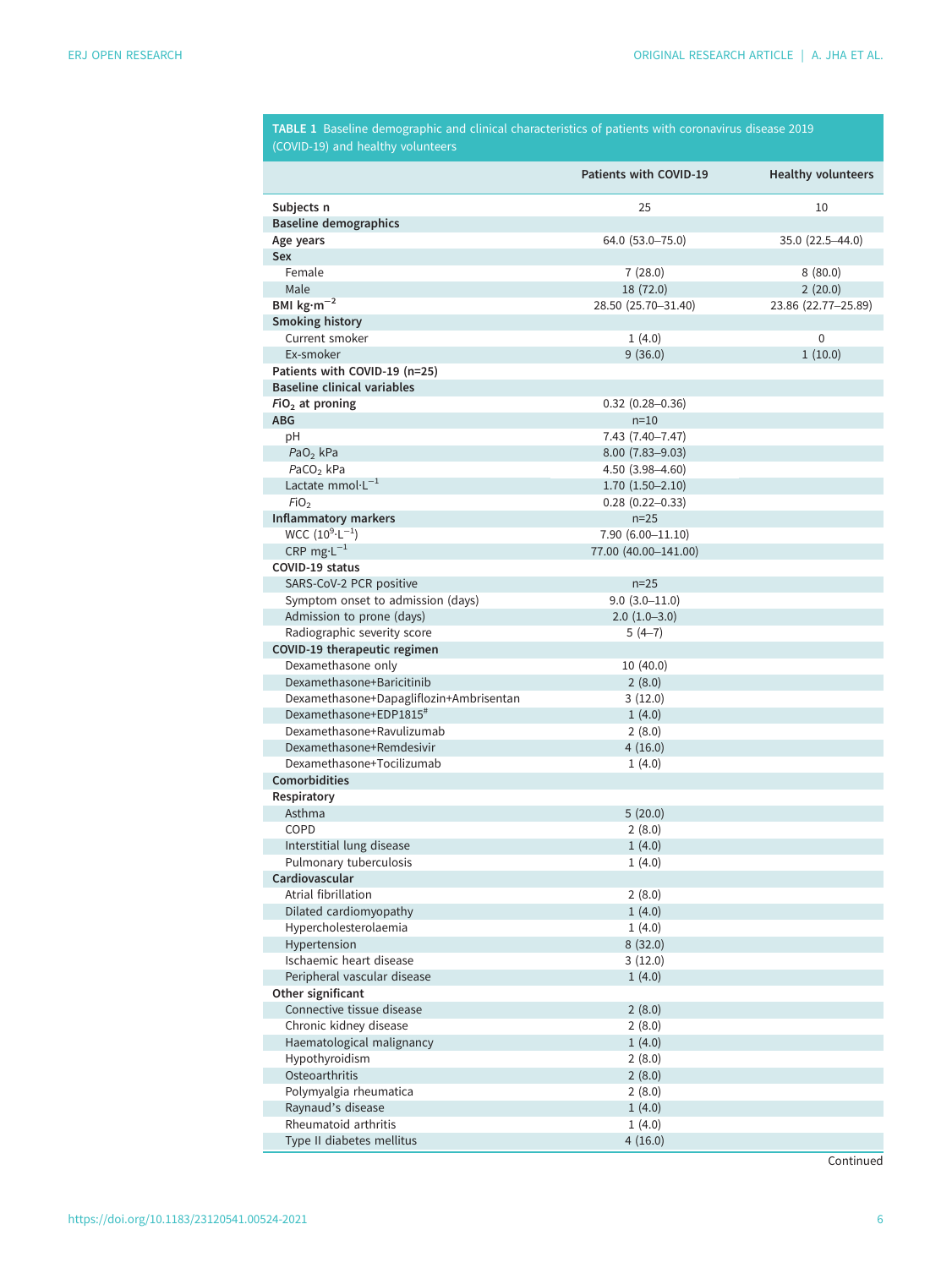| <b>TABLE 1 Continued</b>              |                        |                           |  |
|---------------------------------------|------------------------|---------------------------|--|
|                                       | Patients with COVID-19 | <b>Healthy volunteers</b> |  |
| <b>Outcomes</b>                       |                        |                           |  |
| Death                                 | 1(4.0)                 |                           |  |
| Intubation and ventilation            | 1(4.0)                 |                           |  |
| Noninvasive ventilation               | 1(4.0)                 |                           |  |
| Discharge                             | 24 (96)                |                           |  |
| Time from proning to discharge (days) | $7(4-10.5)$            |                           |  |

Data are n (%) or median (IQR). Radiographic severity score: semi-quantitative score indicating extent of radiographic changes with a maximum score of 8. BMI: body mass index; FiO<sub>2</sub>: fractional concentration of oxygen in inspired air at point of proning; ABG: arterial blood gas; PaO<sub>2</sub>: arterial partial pressure of oxygen; PaCO<sub>2</sub>: arterial partial pressure of carbon dioxide; WCC: white cell count; CRP: C-reactive protein; SARS-CoV-2: severe acute respiratory syndrome coronavirus 2; NA: not applicable. <sup>#</sup>: EDP1815 is an investigational immune modulator used as part of the TACTIC-E Trial: ClinicalTrials.gov Identifier: NCT04393246.

supine position (median score 2 (IQR 1–3)) ([figure 3a](#page-8-0) and c). There was no significant difference in the degree of reported breathlessness in any position. Healthy volunteers undergoing hypoxic challenge did not experience a significant increase in subjective breathlessness or discomfort [\(figure 3b](#page-8-0) and d).

Qualitative data on participant and investigator observations of proning and the factors that helped or hindered tolerability are shown in [supplementary table S8.](http://openres.ersjournals.com/lookup/doi/10.1183/23120541.00524-2021.figures-only#fig-data-supplementary-materials) 15 out of 25 participants reported some discomfort including discomfort in arms, neck and shoulders and becoming hot. For some, it became more comfortable over time as they settled into it. Eight out of 25 participants found the position comfortable. Some found the use of additional support such as pillows helpful.

#### **Discussion**

In this prospective, single-centre study of 25 awake non-ventilated COVID-19 patients on supplementary oxygen recruited from general medical wards, we found that a brief period of proning resulted in a small but significant increase in oxygenation of 1.6% compared to supine position. However, this was associated with worse subjective tolerability with increased discomfort in this position. We did not find any significant effect of proning on end-tidal  $CO<sub>2</sub>$ , respiratory rate, heart rate or a subjective sensation of breathlessness.

Our population included patients with a median age of 64 years, a male prevalence of 72% and common comorbidities including hypertension and diabetes. This is broadly in line with the demographic features common to patients presenting with COVID-19 in the UK [[15](#page-10-0)]. Therefore, although this was a single-centre study, the findings are likely to have reasonable generalisability across medical ward environments in UK hospitals. An important observation, however, is that about three-quarters of COVID-19 patients screened requiring oxygenation met the study's exclusion criteria, and in a significant proportion (25%), this was due to the presence of cognitive or psychiatric issues (such as dementia), which would have made it difficult to reliably perform the intervention. Furthermore, of 49 suitable patients who were approached, 22 declined due to pre-existing anxiety or experience of discomfort with proning or were too tired to attempt the procedure. Of the 25 patients who were suitable to undertake proning, only 64% were able to do so for a duration of at least 30 min. These findings therefore highlight the significant challenges of identifying and performing proning in unwell and often older-age patients with COVID-19 in general medical ward environments, despite formal guidelines that recommend widespread use of the procedure.

Virtually all studies of proning in COVID-19 have relied on very few time-points for collection of physiological data. In contrast, our study included the use of continuous physiological monitoring of multiple parameters simultaneously, permitting greater insights into the exact physiological changes during and after proning. For example, by collecting  $>50000$  data points for  $SpO<sub>2</sub>$ , we demonstrated that increases in oxygen saturation typically occur within the first 10 min of proning. Therefore, this may be a useful clinical guide to help identify those patients who are most likely to benefit from more extended durations of proning. Indeed, at the start of the COVID-19 pandemic, rapidly delivered pragmatic guidance on the use of proning in awake patients was published [[10\]](#page-10-0). The recommendation was to trial 15 min of proning and to only continue if the patient was physiologically stable and found the procedure tolerable. The data from our study support this trial duration to assess suitability of the procedure for patients.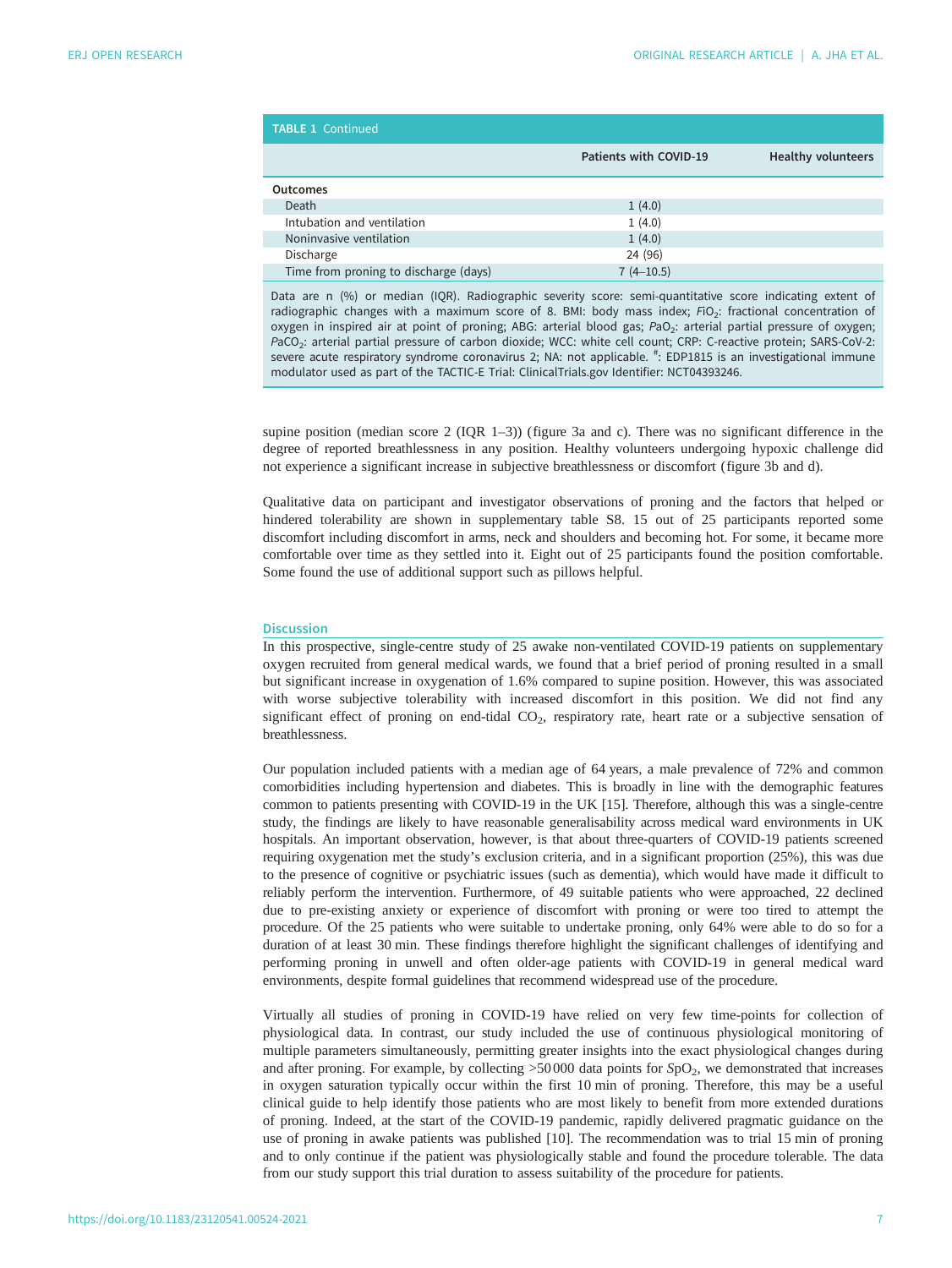<span id="page-7-0"></span>![](_page_7_Figure_2.jpeg)

FIGURE 2 Change in oxygen saturation measured by pulse oximetry ( $SpO<sub>2</sub>$ ) in different body positions in coronavirus disease 2019 (COVID-19) pneumonia and healthy hypoxic challenge. Boxplots showing  $SpO<sub>2</sub>$ measured in a) COVID-19 patients (n=24, one dataset unavailable due to technical loss) and b) healthy volunteers (n=10) in different body positions. Boxes represent 25th percentile, median and 75th percentile. The lower and upper whiskers extend to 1.5 times the interquartile range from the 25th and 75th percentile, respectively. The overlaid dot plots show each SpO<sub>2</sub> value that was measured (every 2 s). Dot plot and LOESS smooth curve showing the absolute change in  $SpO<sub>2</sub>$  (percentage points) over time in prone position for c) COVID-19 patients and d) healthy volunteers. The SpO<sub>2</sub> at each timepoint in prone position was corrected for every individual's baseline SpO<sub>2</sub> (in supine position) – each dot represents the mean corrected SpO<sub>2</sub> in all individuals for every minute in prone position.

We collated detailed subjective symptomatic data on the tolerability of the procedure in different positions, finding that the lateral and prone positions were associated with greater discomfort, even after exclusion of a large proportion of patients due to tolerability related factors. The qualitative data suggested variability in patients' experience of proning, with the majority of people finding it uncomfortable, experiencing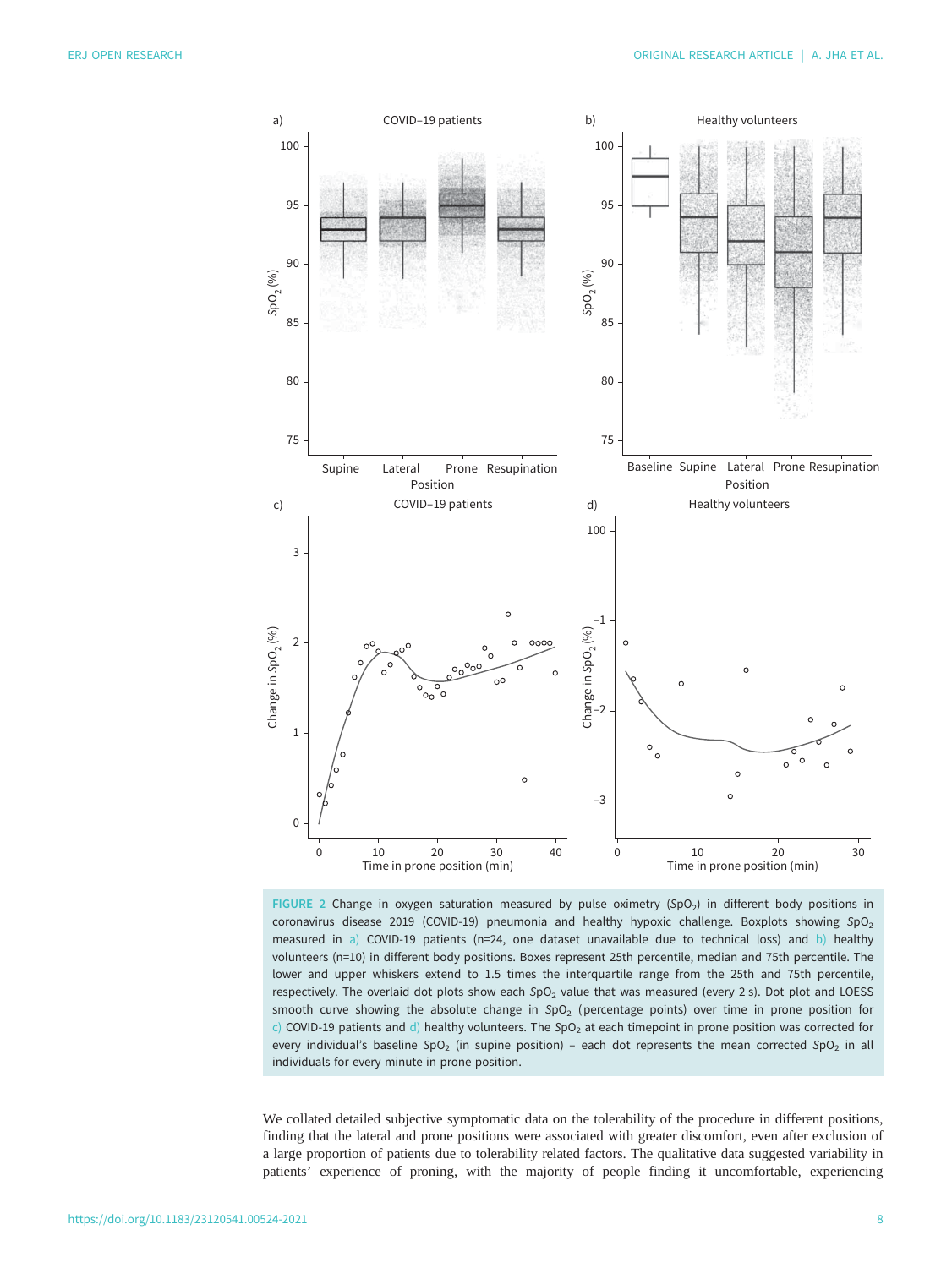<span id="page-8-0"></span>![](_page_8_Figure_2.jpeg)

FIGURE 3 Visual analogue scales (VAS) for subjective breathlessness and discomfort in coronavirus disease 2019 (COVID-19) patients and healthy volunteers. Breathlessness (SOB) score for a) COVID-19 patients (n=25) and b) healthy volunteers (n=10). Discomfort score for c) COVID-19 patients and d) healthy volunteers. Lines represent median (IQR). Compared using Friedman's test and Dunn's multiple correction. \*: p<0.05; \*\*: p<0.005.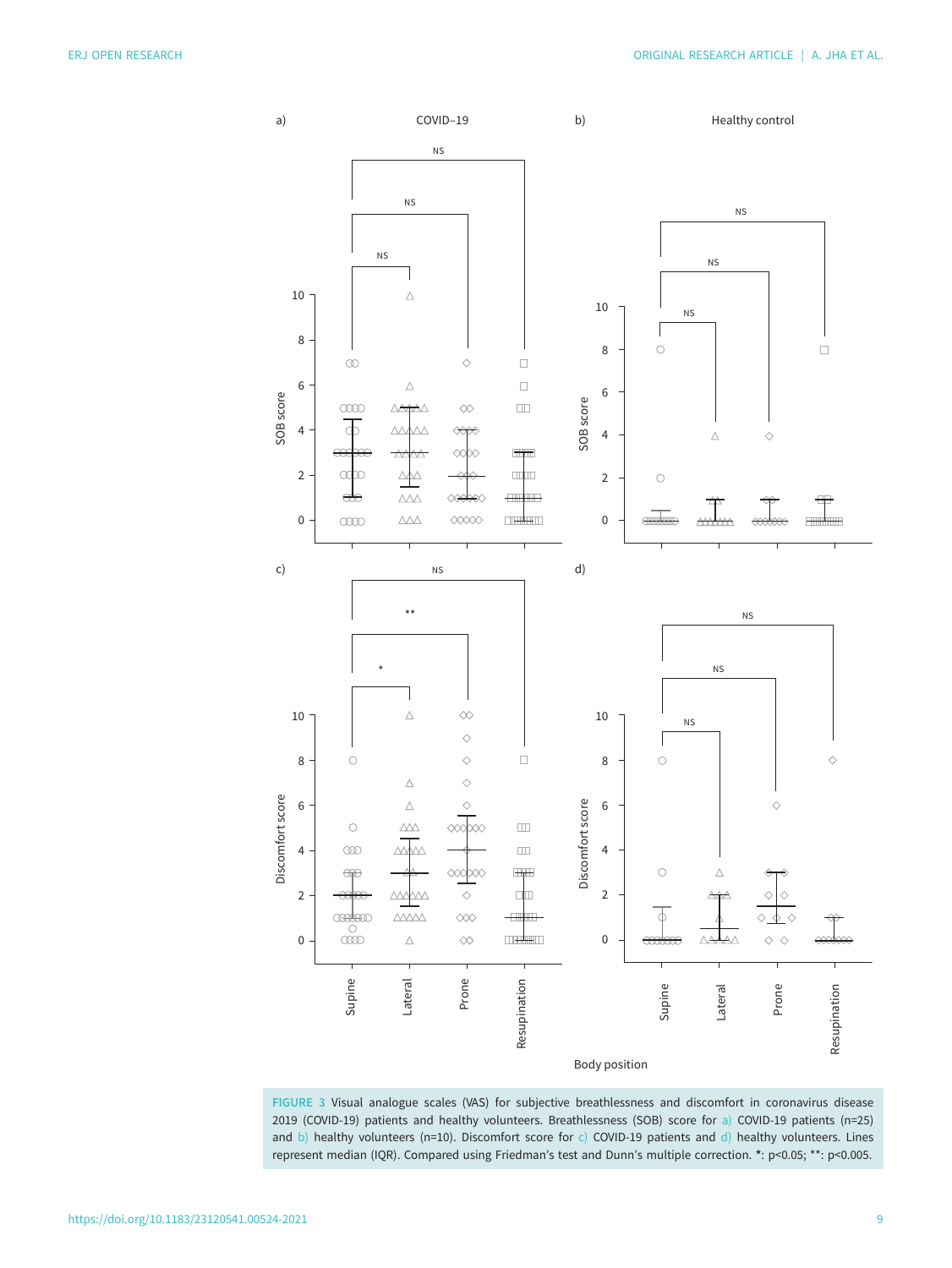discomfort in the arms, neck and shoulders, as well as feeling hot. In certain individuals, breathing did become easier with increased time in the prone position, and they may benefit from a longer duration of proning. The implications for practice to help make patients more comfortable include the use of pillows for the head, neck and limbs, raising the arms forward in bed, ensuring no devices or wires are in the way and to try adjusting the angle of the bed.

Physiologically, prone positioning is thought to reduce dorsal atelectasis and compression on the lungs from the abdominal cavity, and improve ventilation–perfusion mismatch [[16\]](#page-10-0). Therefore, the benefits of awake proning in respiratory failure may extend to aetiologies beyond COVID-19. In this study, we attempted to investigate the effect of awake proning on non-COVID-19 pneumonia patients. However, cases of COVID-19 pneumonia far exceeded non-COVID-19 pneumonia cases at our hospital, and we were unable to recruit sufficient numbers of non-COVID-19 patients. This was consistent with a decline in the prevalence of and mortality due to influenza and non-COVID-19 pneumonia across the UK in recent months, which for example was half the 5-year average in the month of December 2020 [\[17](#page-10-0)]. Nonetheless, we recruited a healthy control population with no pre-existing respiratory symptoms or clinical evidence of lung parenchymal disease and subjected them to hypoxic challenge, to mimic the conditions seen with pneumonia. Whilst the relatively small sample size precludes definite conclusions, the lack of improvement in  $SpO<sub>2</sub>$  after proning suggests that parenchymal consolidation is required to see the full benefits of proning.

We focused on comprehensively understanding the physiological and subjective effects of a relatively brief (<1 h) period of proning and as such do not have data on longer durations of proning. Owing to the shorter duration of proning and the lack of randomisation, it was not appropriate to determine the impact of proning on clinical outcomes such as intensive care unit admission; randomised trials to assess this are ongoing (NCT04402879; NCT04383613).

A further limitation of the study was that it was a single-centre study, and although we used ICS guidance criteria for inclusion of appropriate patients, enrolment of centres with younger age groups and from less-well-resourced settings would provide greater generalisability.

In summary, we provide evidence that prone positioning of hospital ward-based non-ventilated awake COVID-19 patients requiring supplemental oxygenation leads to a small but significant increase in  $SpO<sub>2</sub>$ , with an improvement seen within 10 min of proning. Careful selection of appropriate patients and monitoring of subjective symptoms as well as physiological parameters at the early stages of the procedure are required to optimise the identification of patients who are most likely to benefit.

Acknowledgements: We would like to express gratitude to the patients who kindly took part in the study. We thank Heather Kincaid of Masimo (Irvine, CA, USA) for technical support. We are grateful to Jacqui Galloway and Tom Dymond (Cambridge University Hospitals NHS Foundation Trust, Cambridge, UK) for support with trial administration.

Provenance: Submitted article, peer reviewed.

This study is registered at www.clinicaltrials.gov with identifier number NCT04589936. We are happy to share on request the individual participant data that underlie the results reported in this article, after deidentification immediately following publication with researchers who provide a methodologically sound proposal. The study protocol and statistical analysis plan are also available.

Author contributions: Conception and design of work: A. Jha, H. Lin-Jia-Qi, D. Wozniak, I. Goodhart, F. Early, M. Fisk and J. Fuld. Acquisition of data: A. Jha, F. Chen, S. Mann, R. Shah, R. Abu-Youssef, H. Pavey, H. Lin-Jia-Qi, J. Cara, D. Cunningham, K. Fitzpatrick, C. Goh, R. Ma, S. Mookerjee, V. Nageshwaran, T. Old, C. Oxley, L. Jordon, M. Selvan, A. Wood, A. Ying, C. Zhang and M. Fisk. Analysis or interpretation of data: A. Jha, F. Chen, S. Mann, R. Shah, R. Abu-Youssef, H. Pavey, H. Lin-Jia-Qi, F. Early, M. Fisk and J. Fuld. Drafting and/or revising the article: A. Jha, F. Chen, S. Mann, R. Shah, R. Abua-Youssef, H. Pavey, D. Wozniak, I. Goodhart, F. Early, M. Fisk and J. Fuld. All authors have reviewed the manuscript and approved it for submission.

Conflict of interest: None declared.

Support statement: We are grateful for the Addenbrooke's Charitable Trust for funding this study. Funding information for this article has been deposited with the [Crossref Funder Registry.](https://www.crossref.org/services/funder-registry/)